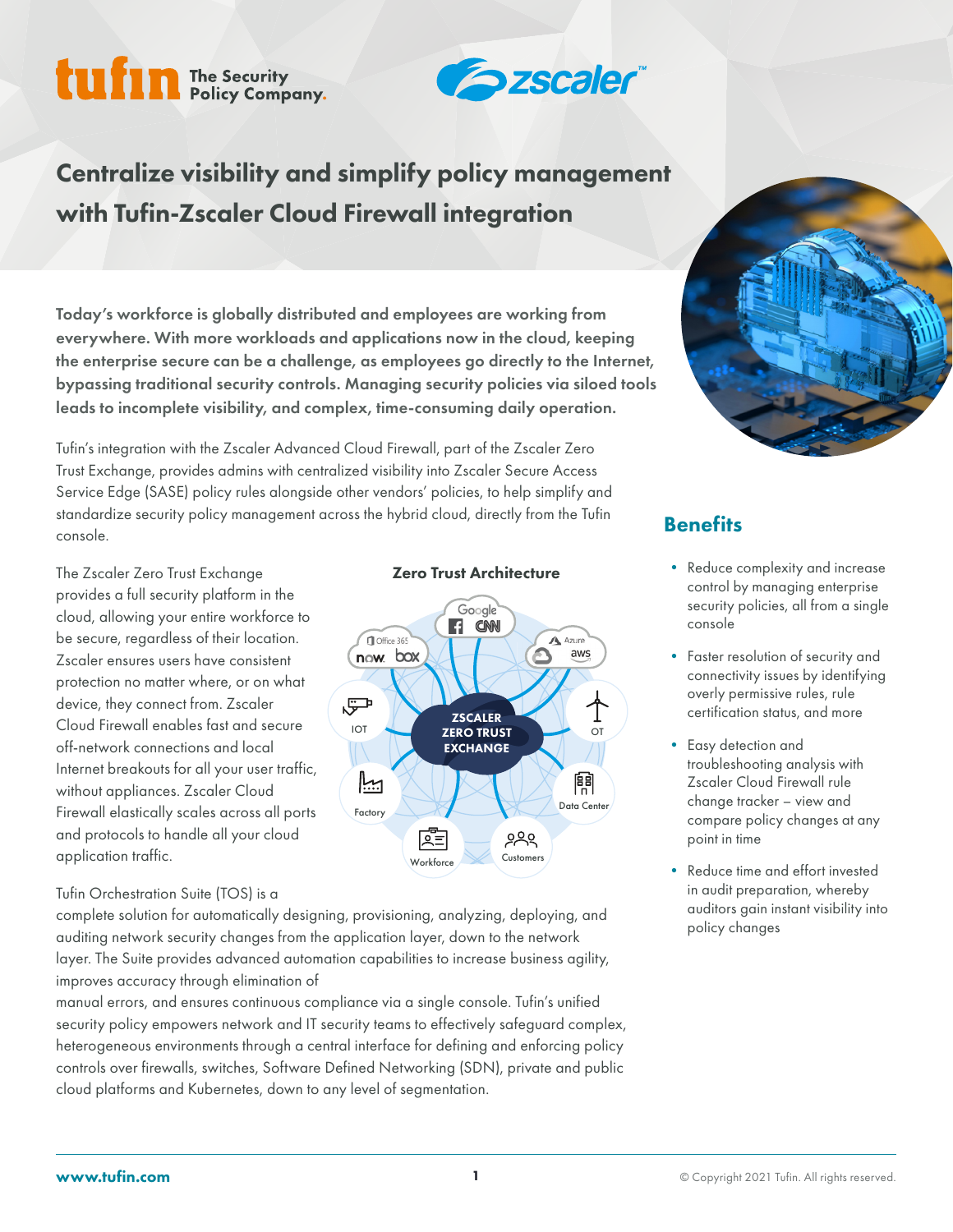Key features include:

#### Rule Viewer

Tufin's Rule Viewer enables network administrators to gain an instant view of Zscaler Cloud Firewall rules directly from the Tufin console, for fast analysis. Users can view

rule attributes—sources, destinations, users, applications. The Rule Viewer also provides rule metadata, such as when the rule was last modified, the certification status if rule certification is being enforced via Tufin, and if the rule is overly permissive and should therefore be modified or removed.

| Overview<br>Violations<br><b>Related Tickets</b> | Last hit<br>N/A                                                       | <b>Last modified</b><br>6 days ago                                                                  | Cert. Exp.<br>None                                      | Permissiveness<br>N/A   | Shadowed<br>N/A    | Violations<br>N/A         |
|--------------------------------------------------|-----------------------------------------------------------------------|-----------------------------------------------------------------------------------------------------|---------------------------------------------------------|-------------------------|--------------------|---------------------------|
|                                                  | Device: S Zscaler                                                     |                                                                                                     |                                                         | <b>O</b> Domain:Default |                    |                           |
|                                                  | SOURCE                                                                | <b>S DESTINATION</b>                                                                                | SERVICE                                                 | <b>ACTION</b>           | $\bigcirc$ COMMENT | $50$ ] MISCELLANEOUS      |
|                                                  | ◎ 14.14.14.1/32<br>H4 10.10.0.0-10.10.11.11<br><b>A</b> 13.13.13.0/24 | B <sup>6</sup> www.test.com<br>$\frac{5}{21}$ 30.30.0.0/16<br>影 test2.ru<br><b>图 15.15.15.15/32</b> | % Any (ipv4)                                            |                         | No comment         | Time:<br>Any<br>Location: |
|                                                  |                                                                       | B# test1.co.il<br>H4 20.20.20.0-20.20.20.5                                                          | A <b><i>APPLICATION</i></b>                             | $\circ$                 |                    | No data                   |
|                                                  | <b>Q</b> SOURCE USER                                                  | $\odot$                                                                                             | $\boxed{\lambda}$ APNS<br><b>ER Microsoft Office365</b> | $\sim$<br>$\sim$        |                    |                           |
|                                                  | <b>紫Any</b>                                                           |                                                                                                     | <b>CH OFFICE365</b>                                     | $\sim$                  |                    |                           |
|                                                  |                                                                       | PURL CATEGORY                                                                                       | M365COMMON<br><b>ER LOGMEIN</b>                         | <b>A</b><br>$\sim$      |                    |                           |
|                                                  |                                                                       | <b>会Any</b>                                                                                         | (景 NetworkApplicationGro                                | $\sim$                  |                    |                           |
|                                                  |                                                                       |                                                                                                     | $\mathbb{R}$ DICT                                       | $\sim$                  |                    |                           |
|                                                  |                                                                       |                                                                                                     | $1$ CHAP<br><b>N</b> LOGMEINRESCUE                      | $\sim$<br>$\sim$        |                    |                           |
|                                                  |                                                                       |                                                                                                     |                                                         |                         |                    |                           |

*Tufin dashboard: Zscaler Cloud Firewall rule viewer*

#### Rule Change Tracker

To ensure continuous compliance and enable faster troubleshooting, Tufin monitors and highlights Zscaler Cloud Firewall rule changes -- what was changed, when, by whom, and whether there's a comment or a reference associated with it. Tufin records every policy revision, maintaining a complete policy history as it evolves over time. Administrators can quickly retrieve and view the Zscaler policy as it existed at a previous point in time. A side-by-side comparison helps admins review changes to identify and fix misconfigurations. This can be invaluable when a change unexpectedly blocks access to a critical asset, enabling auditors to immediately view what has changed since the last audit.

|                      |                                                                                                          |                                |                                                                             | Revision History - Zscaler - 2 revisions during the last three days |                                                                                                                               |                   |                                                   |                                                          |               |                |                                         |                                                                             |                                                                                                                           |                                                   | Ð                                                        |  |
|----------------------|----------------------------------------------------------------------------------------------------------|--------------------------------|-----------------------------------------------------------------------------|---------------------------------------------------------------------|-------------------------------------------------------------------------------------------------------------------------------|-------------------|---------------------------------------------------|----------------------------------------------------------|---------------|----------------|-----------------------------------------|-----------------------------------------------------------------------------|---------------------------------------------------------------------------------------------------------------------------|---------------------------------------------------|----------------------------------------------------------|--|
|                      |                                                                                                          | [x] Revision Action Changed on |                                                                             | Received on                                                         | Installed on<br>Administrator                                                                                                 | <b>GUI client</b> | Audit log Policy package Global policy Ticket ID  |                                                          |               |                |                                         | Comment                                                                     |                                                                                                                           |                                                   |                                                          |  |
| $\blacksquare$       | $\overline{2}$                                                                                           | $Q$ 12/10/21 15:01             |                                                                             | 12/10/21 15:01                                                      |                                                                                                                               |                   |                                                   |                                                          |               | $\sim$         |                                         | Click to edit.                                                              |                                                                                                                           |                                                   |                                                          |  |
| $\blacksquare$       | $\mathbf{1}$                                                                                             | $9$ 12/10/21 13:59             |                                                                             | 12/10/21 13:59                                                      | $\sim$                                                                                                                        |                   | <b>COL</b>                                        |                                                          |               | $\sim$         |                                         | Click to edit.                                                              |                                                                                                                           |                                                   |                                                          |  |
|                      |                                                                                                          |                                |                                                                             |                                                                     |                                                                                                                               |                   |                                                   |                                                          |               |                |                                         |                                                                             |                                                                                                                           |                                                   |                                                          |  |
|                      |                                                                                                          |                                |                                                                             |                                                                     |                                                                                                                               |                   |                                                   |                                                          |               |                |                                         |                                                                             |                                                                                                                           |                                                   |                                                          |  |
|                      |                                                                                                          |                                |                                                                             |                                                                     |                                                                                                                               |                   |                                                   |                                                          |               |                |                                         |                                                                             |                                                                                                                           |                                                   |                                                          |  |
|                      |                                                                                                          |                                |                                                                             |                                                                     |                                                                                                                               |                   |                                                   |                                                          |               |                |                                         |                                                                             |                                                                                                                           |                                                   |                                                          |  |
|                      |                                                                                                          |                                |                                                                             |                                                                     |                                                                                                                               |                   |                                                   |                                                          |               |                |                                         |                                                                             |                                                                                                                           |                                                   |                                                          |  |
|                      |                                                                                                          |                                |                                                                             |                                                                     |                                                                                                                               |                   |                                                   |                                                          |               |                |                                         |                                                                             |                                                                                                                           |                                                   |                                                          |  |
|                      |                                                                                                          |                                |                                                                             |                                                                     |                                                                                                                               |                   |                                                   |                                                          |               |                |                                         |                                                                             |                                                                                                                           |                                                   |                                                          |  |
| R. zOpenStack-Domain |                                                                                                          |                                |                                                                             |                                                                     |                                                                                                                               |                   |                                                   |                                                          |               |                |                                         |                                                                             |                                                                                                                           |                                                   |                                                          |  |
|                      |                                                                                                          |                                |                                                                             |                                                                     |                                                                                                                               |                   |                                                   |                                                          |               |                |                                         |                                                                             |                                                                                                                           |                                                   |                                                          |  |
| Filter               |                                                                                                          |                                |                                                                             |                                                                     |                                                                                                                               |                   |                                                   |                                                          |               |                | View Policy   Compare   Generate Report |                                                                             |                                                                                                                           |                                                   |                                                          |  |
|                      |                                                                                                          |                                |                                                                             |                                                                     |                                                                                                                               |                   |                                                   |                                                          |               |                |                                         |                                                                             |                                                                                                                           |                                                   |                                                          |  |
| Comparison           |                                                                                                          |                                |                                                                             |                                                                     |                                                                                                                               |                   |                                                   |                                                          |               |                |                                         |                                                                             |                                                                                                                           |                                                   | $\circ$ $\circ$                                          |  |
| Rules Objects        |                                                                                                          |                                |                                                                             |                                                                     |                                                                                                                               |                   |                                                   |                                                          |               |                |                                         |                                                                             |                                                                                                                           | Legend: Deleted Inserted Modified                 | Modified fields                                          |  |
|                      |                                                                                                          |                                |                                                                             |                                                                     |                                                                                                                               |                   |                                                   |                                                          |               |                |                                         |                                                                             |                                                                                                                           |                                                   |                                                          |  |
|                      | Access Rules                                                                                             |                                |                                                                             |                                                                     |                                                                                                                               |                   |                                                   |                                                          |               |                |                                         |                                                                             |                                                                                                                           |                                                   |                                                          |  |
|                      | Zscaler - Revision 1 - - Tue, 12 Oct 2021 13:59:21<br>Zscaler - Revision 2 - - Tue, 12 Oct 2021 15:01:18 |                                |                                                                             |                                                                     |                                                                                                                               |                   |                                                   |                                                          |               |                |                                         |                                                                             |                                                                                                                           |                                                   |                                                          |  |
| NO.                  |                                                                                                          | <b>Name</b>                    |                                                                             | Source                                                              | <b>Destination</b>                                                                                                            |                   | Locations / Location<br>Groups                    | Users $/ L$ $-$<br>Dep:                                  |               | NO.            | <b>Name</b>                             | Source                                                                      | <b>Destination</b>                                                                                                        | <b>Locations / Location</b><br>Groups             | Users / $t -$<br>Dep:                                    |  |
| $\mathbf{I}$         |                                                                                                          | demoRule                       | 1.1.1.1/32<br>2.2.2.0/24<br>3.3.3.0-3.3.3.5<br>LiorGroup2<br>Test-src-group |                                                                     | 6,6,6,6/32<br>7.7.7.0/24<br>$8.8.8.0 - 8.8.8.5$<br>LiorFadnGroup<br>LiorURLcategory<br>RamiUrlCategory<br>Test-dst-group-FODN |                   | <b>IDAN TEST_location</b><br>Server Traffic Group | Lior Elaye<br>LiorUserG<br><b>Tufin RnD</b><br>yehonatar |               | ×.             | demoRule                                | 1.1.1.1/32<br>2.2.2.0/24<br>3.3.3.0-3.3.3.5<br>LiorGroup2<br>Test-src-group | 6,6,6,6/32<br>7.7.7.0/24<br>8.8.8.0-8.8.8.5<br>LiorFadnGroup<br>LiorURLcategory<br>RamiUrlCategory<br>Test-dst-group-FODN | <b>IDAN TEST_location</b><br>Server Traffic Group | Lior Elaye<br>LiorUserG<br><b>Tufin RnD</b><br>yehonatar |  |
| $\overline{2}$       |                                                                                                          | Firewall 10                    | Any                                                                         |                                                                     | <b>DrugsURL</b>                                                                                                               | Any               |                                                   | fakeUser(<br>nevo.tzirli                                 | $\frac{1}{2}$ | $\overline{ }$ | Firewall 10                             | Any                                                                         | <b>DrugsURL</b>                                                                                                           | Any                                               | fakeUser<br>nevo.tzirli                                  |  |
| 3 <sub>isabled</sub> |                                                                                                          | demoRuleDisabled               | 5.5.5.5/32<br>6.6.6.6/32                                                    |                                                                     | Any                                                                                                                           | tel aviv          |                                                   | Service A<br>fakeUser(<br>newGroup                       |               |                | isabled demoRuleDisabled                | 5.5.5.5/32<br>6.6.6.6/32                                                    | Any                                                                                                                       | tel aviv                                          | Service A<br>fakeUser(<br>newGroup                       |  |
| $\blacktriangleleft$ |                                                                                                          | Firewall_9.1                   | LiorGroup2                                                                  |                                                                     | url_dst_group                                                                                                                 | Any               |                                                   | Any                                                      |               | $\overline{4}$ | Firewall 9.1                            | LiorGroup2                                                                  | uri dst_aroup                                                                                                             | Any                                               | Any                                                      |  |
|                      |                                                                                                          |                                |                                                                             |                                                                     | 1.1.1.8/32                                                                                                                    |                   |                                                   |                                                          |               |                |                                         |                                                                             | 1.1.1.8/32                                                                                                                |                                                   |                                                          |  |
|                      |                                                                                                          |                                |                                                                             |                                                                     | 7.7.7.0/32                                                                                                                    |                   |                                                   | $\mathbf{r}$                                             |               |                |                                         |                                                                             | 7.7.7.0/32                                                                                                                |                                                   | $\mathbf{F}$                                             |  |

*Tufin dashboard: Revision history and change comparison*